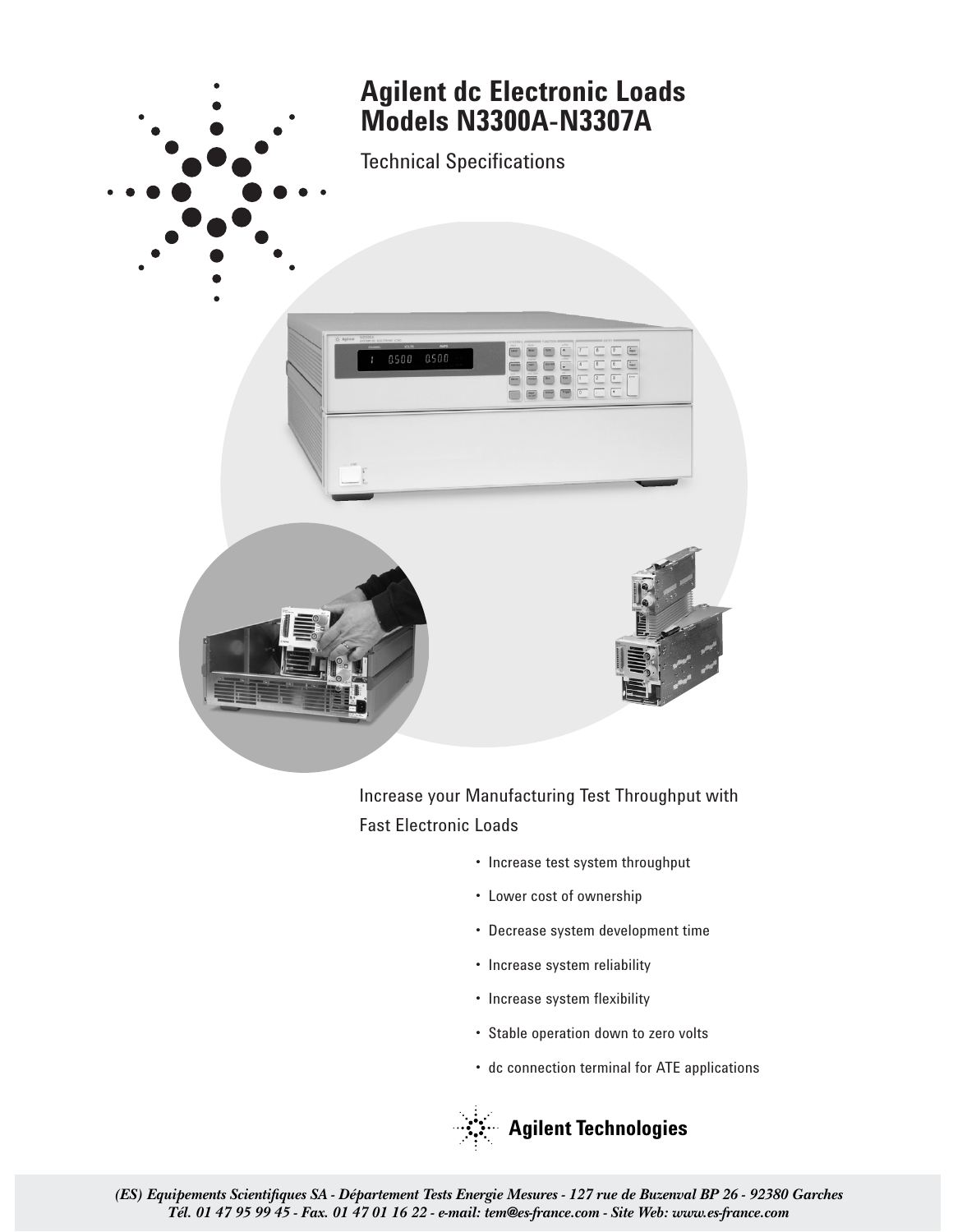Today's high volume manufacturing requires optimization of test system throughput, to maximize production volume without increasing floorspace. The N3300A Series electronic loads can help you in a number of ways to achieve this goal.

## **Reduced command processing time:**

Commands are processed more than 10 times faster than previous electronic loads.

**Automatically execute stored command sequences:** "Lists" of downloaded command sequences can execute independent of the computer, greatly reducing the electronic load command processing time and computer interaction time during product testing.

**Programmable delay allows for either simultaneous or sequential load changes:** This is the most efficient way to conduct testing of multiple output dc power supplies, simulating real-life loading patterns, with a minimum of programming commands.

**Buffer measurement data:** Voltage, current, and power measurements can be buffered for later readback to the computer, reducing computer interaction.

**Control measurement speed vs. accuracy:** Decrease the number of measurement samples to achieve greater measurement speed, or increase the number of samples to achieve higher measurement accuracy. You can optimize your measurements for each test.

**Control rising and falling slew rates separately:** Reduce rate of loading change when necessary for DUT stability or to simulate real life conditions, but otherwise change load values at maximum rate.

# Increase System Flexibility…for both present and future requirements

Most power supply and battery charger test systems designed today need to test a variety of products and/or assemblies. In the future, additional products or assemblies may be needed. A flexible family of electronic loads makes present system design and future growth much easier.

**Test low voltage power supplies:** The N3300A series electronic loads operate with full stability down to zero volts. Many other electronic loads available today have been found to become unstable in the operating region below one volt. When designing power supply test platforms, the trend towards lower voltage requirements should be taken into account. Refer to the specification and supplemental characteristic tables for details of lower voltage operating characteristics.





**Standard dc Option UJ1 8 mm connectors screw connectors**

**Choose dc load connection method:**

Automatic test systems need consistency and reliability. Option UJ1 8 mm screw connectors provide a simple screw onto which your wires, terminated with insulated ring terminals, may be securely mounted. This optional connector is specifically designed for test systems. Wires may exit the plastic cover in any direction, and multiple wires may be placed on each screw terminal for easy parallel load connections. Up to AWG 4 wire may be used.

Applications which require repeated connections/disconections are better suited to the standard connector. The standard connector accepts an unterminated wire, and may be hand-tightened. This connector is specifically designed for bench applications and shortterm automated tests.

**Design a system to test a variety of products:** This series consists of 2 mainframes and 6 modules. The N3300A mainframe is full rack width. It has 6 slots. The N3301A mainframe is half rack width. It has 2 slots. Any assortment of the 6 different modules can be configured into these mainframes, up to the slot capacity. The N3302A (150watts), N3303A (250 watts), N3307A (250 Watts) and N3304A (300 watts) each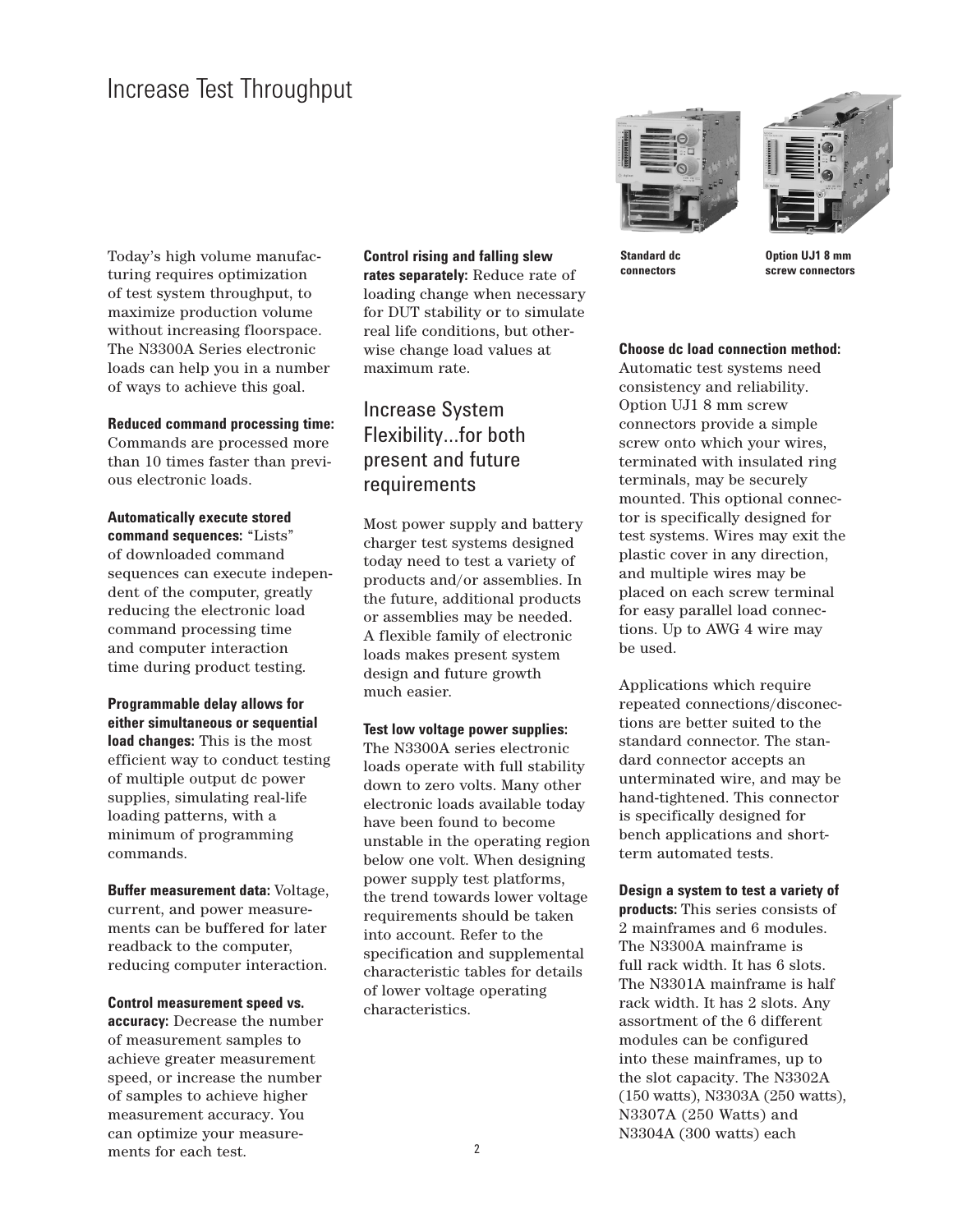require one slot. The N3305A (500 watts) and the N3306A (600 watts) each require 2 slots. The electronic load can be configured to supply exactly what you need now, and this modular design also allows for easy future reconfiguration.

## **Test high current power supplies:**

Electronic load modules can be operated in parallel to provide addition current sinking capability.

**Control the electronic load how you want to:** GPIB, RS232, and manual use of the front panel all provide complete control of these electronic loads. There are also analog programming and monitoring ports for those applications that utilize nonstandard interfaces, require custom waveforms, or utilize process control signals. Custom waveforms can also be created by downloading a "List" of load parameters. In addition, there is a built-in transient generator, which operates in all modes.

**Quickly create powerful and consistent software:** All Agilent Technologies electronic loads use the SCPI (Standard Commands for Programmable Instruments) command set. This makes learning the commands easy, because they are the same format as all other SCPI instruments. The resulting code is virtually self-documenting, and therefore easier to troubleshoot and modify in the future. *Plug-n-Play* drivers are

also available to help you to integrate the loads into your standard software packages.

# Make Measurements Easily and Accurately

The 16-bit voltage, current and power measurement system provides both accuracy and convenience. The alternative is using a dmm (digital multimeter) and MUX (multiplexer) along with a precision current shunt and a lot of extra wiring. Avoiding this complexity increases system reliability and makes the system easier to design and support. Current measurements in particular are more consistently accurate using the electronic load's internal system, because the wiring associated with an external precision current shunt may pick up noise.

**Measure with all load modules simultaneously:** Testing multipleoutput dc power supplies and dc-dc converters can be very time consuming if each output must be tested sequentially. If measurements are being made through a MUX using one DMM, this is what will happen. Using the built-in measurement capabilities of the N3300A electronic loads, all outputs can be measured simultaneously. Alternatively, multiple single output power sources can be tested simultaneously.

**Measure voltage and current simultaneously:** The N3300A measurement system has individual but linked current and voltage measurement systems. This means that voltage and current measurements are taken exactly simultaneously, which gives a true picture of the power supply under test's output at a particular moment in time. Some other electronic loads which feature internal measurement systems actually take current and voltage measurements sequentially, and therefore do not give as accurate a picture of momentary power.

**Observe transient behavior using waveform digitization:** Transient response and other dynamic tests often require an oscilloscope. The N3300A has a flexible waveform digitizer with a 4096 data point buffer for voltage and a 4096 data point buffer for current. Under many circumstances, this internal digitizer will be adequate for power supply test needs. Current and voltage are digitized simultaneously, and the sampling rate and sample window are programmable. Some analysis functions are provided, including RMS, max and min.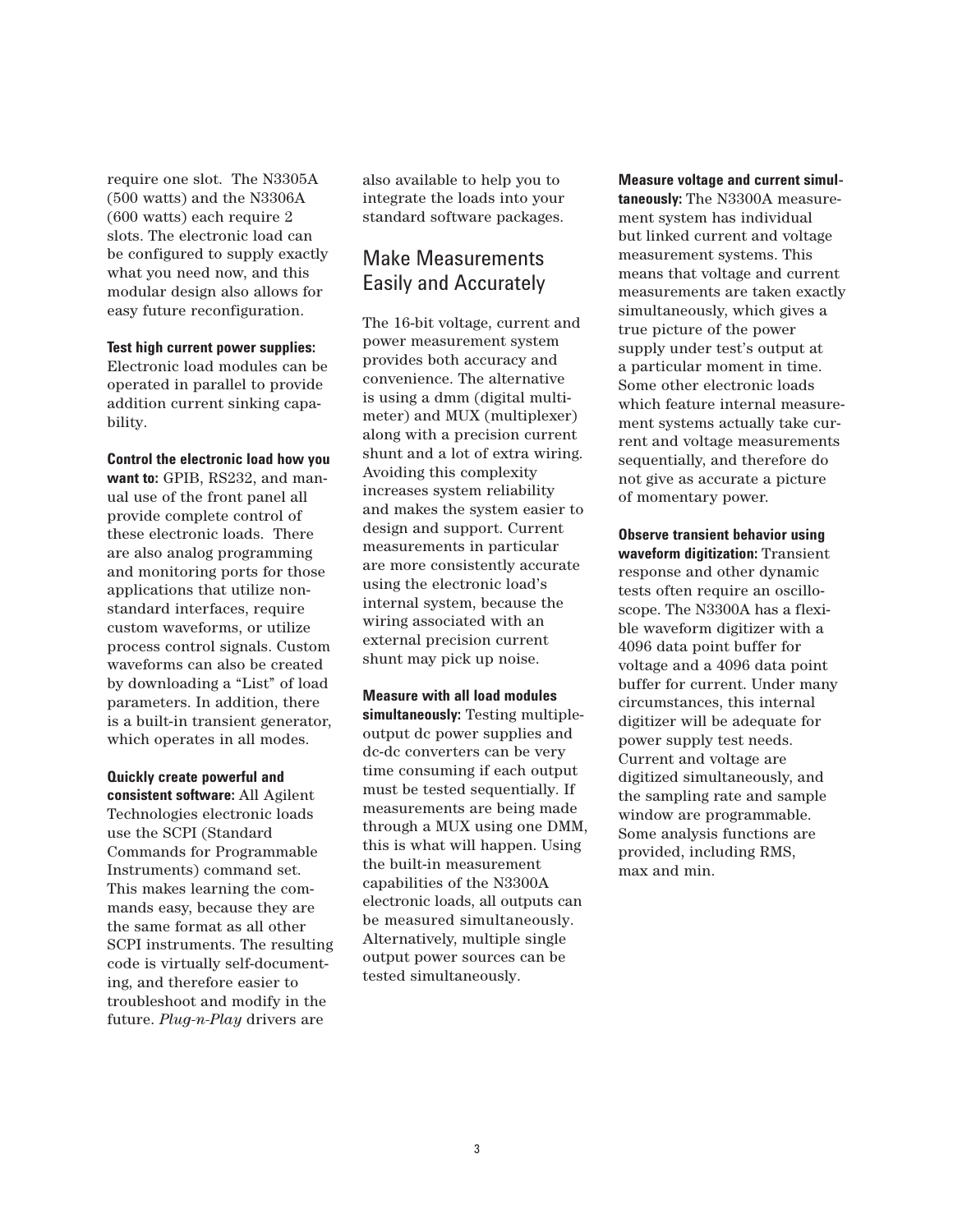# Specifications

# **Table A-1**

*Table A-1 lists the specifications for the different load models. Specifications indicate warranted performance in the 25*˚*C ±5*˚*C region of the operating temperature range. Specifications apply to normal and transient modes unless otherwise noted.*

|                                        |               |            |               |               |               | .             |
|----------------------------------------|---------------|------------|---------------|---------------|---------------|---------------|
|                                        | <b>N3302A</b> | N3303A     | <b>N3304A</b> | <b>N3305A</b> | <b>N3306A</b> | <b>N3307A</b> |
| <b>Input Ratings</b>                   |               |            |               |               |               |               |
| Current                                | $0 - 30$ A    | $0 - 10$ A | $0 - 60$ A    | $0 - 60$ A    | 0 - 120 A     | 0 - 30 A      |
| Voltage                                | $0 - 60 V$    | $0 - 240V$ | $0 - 60 V$    | $0 - 150 V$   | $0 - 60 V$    | $0 - 150 V$   |
| Maximum Power $@$ 40 $°C$ <sup>1</sup> | 150 W         | 250 W      | 300 W         | 500 W         | 600 W         | 250 W         |
|                                        |               |            |               |               |               |               |

**ENEW?** 

**Input Characteristic**





# **Specified Current @**

| <b>Low Voltage Operation</b> |       |      |      |      |       |       |  |
|------------------------------|-------|------|------|------|-------|-------|--|
| 2.0V                         | 30 A  | 10A  | 60 A | 60 A | 120 A | 30 A  |  |
| 1.5V                         | 22.5A | 7.5A | 45 A | 45 A | 90 A  | 22.5A |  |
| 1.0V                         | 15 A  | 5 A  | 30 A | 30 A | 60 A  | 15 A  |  |
| 0.5V                         | 7.5A  | 2.5A | 15 A | 15 A | 30 A  | 7.5 A |  |
| 0 V                          | 0 A   | 0 A  | 0 A  | 0 A  | 0 A   | 0 A   |  |

 $1$  Maximum continuous power available is derated linearly from 100% of maximum at 40 $^{\circ}$ C, to 75% of maximum at 55˚C.

|                                                                         |                                                                                                                                                                                                                         | <b>N3302A</b> | <b>N3303A</b> | N3304A | <b>N3305A</b> | <b>N3306A</b> | <b>N3307A</b> |
|-------------------------------------------------------------------------|-------------------------------------------------------------------------------------------------------------------------------------------------------------------------------------------------------------------------|---------------|---------------|--------|---------------|---------------|---------------|
| <b>Typical Minimum Operating</b><br><i>Voltage</i> @ Full Scale Current | Table A-1 states that<br>maximum current is<br>available down to 2 volts.<br>Typically, however under<br>normal operating<br>conditions, the load<br>can sink the maximum<br>current down to the<br>following voltages: | 1.2V          | 1.2V          | 1.2V   | 1.4V          | 1.4V          | 1.4V          |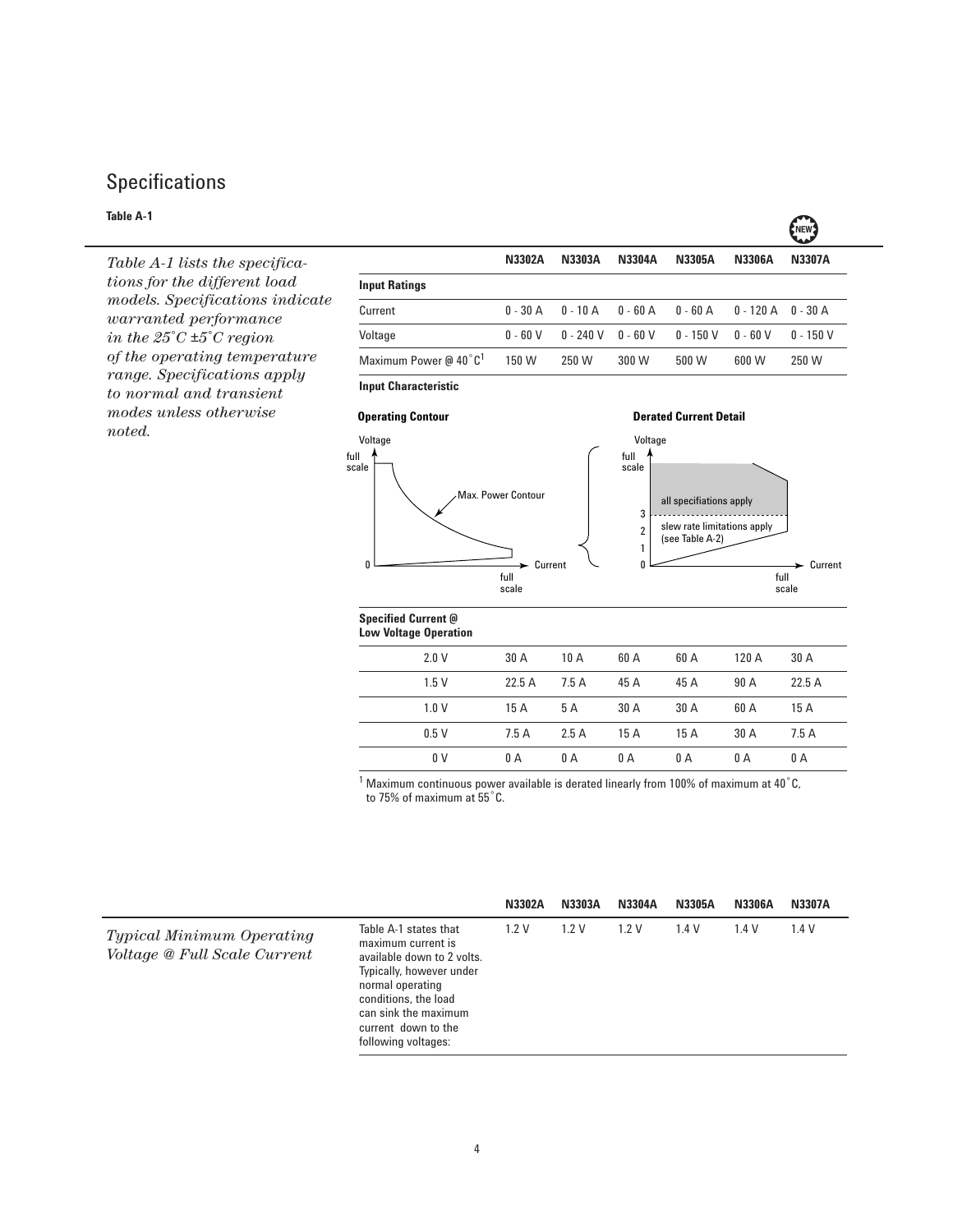## **Table A-1** Specifications (continued)

|                                             |                                             | <b>N3302A</b>                                | <b>N3303A</b>                                                                                         | <b>N3304A</b>                                                                    | <b>N3305A</b>       | <b>N3306A</b>         | <b>N3307A</b>                                |
|---------------------------------------------|---------------------------------------------|----------------------------------------------|-------------------------------------------------------------------------------------------------------|----------------------------------------------------------------------------------|---------------------|-----------------------|----------------------------------------------|
| <b>Constant Current Mode<sup>2</sup></b>    |                                             |                                              |                                                                                                       |                                                                                  |                     |                       |                                              |
|                                             | Low Range/High Range                        | 3 A/30 A                                     | 1 A/10 A                                                                                              | 6A/60A                                                                           | 6A/60A              | 12 A/120 A            | 3 A/30 A                                     |
|                                             | Regulation                                  | $10 \text{ mA}$                              | 8 <sub>m</sub> A                                                                                      | 10 <sub>m</sub> A                                                                | 10 <sub>m</sub> A   | $10 \text{ mA}$       | $10 \text{ mA}$                              |
|                                             | Low Range Accuracy                          | $0.1% + 5mA$                                 | $0.1% + 4 mA$                                                                                         | $0.1\% + 7.5$ mA                                                                 | $0.1\% + 7.5$ mA    | $0.1\% + 15$ mA       | $0.1\% + 7.5$ mA                             |
|                                             | High Range Accuracy                         | $0.1% + 10$ mA                               | $0.1\% + 7.5$ mA                                                                                      | $0.1% + 15$ mA                                                                   | $0.1\% + 15$ mA     | $0.1\% + 37.5$ mA     | $0.1% + 15$ mA                               |
| <b>Constant Voltage Mode<sup>2</sup></b>    |                                             |                                              |                                                                                                       |                                                                                  |                     |                       |                                              |
|                                             | Low Range/High Range                        | 6 V/60 V                                     | 24 V/240 V                                                                                            | 6 V/60V                                                                          | 15 V/150 V          | 6 V/60 V              | 15 V/150 V                                   |
|                                             | Regulation                                  | 5 mV                                         | $10 \text{ mV}$                                                                                       | $10 \text{ mV}$                                                                  | $10 \text{ mV}$     | $20 \text{ mV}$       | $10 \text{ mV}$                              |
|                                             | Low Range Accuracy                          | $0.1% + 3$ mV                                | $0.1\% + 10$ mV                                                                                       | $0.1% + 3$ mV                                                                    | $0.1\% + 10$ mV     | $0.1% + 3$ mV         | $0.1\% + 10$ mV                              |
|                                             | <b>High Range Accuracy</b>                  | $0.1% + 8$ mV                                | $0.1\% + 40$ mV                                                                                       | $0.1% + 8$ mV                                                                    | $0.1\% + 20$ mV     | $0.1% + 8$ mV         | $0.1\% + 20$ mV                              |
| <b>Constant Resistance Mode<sup>2</sup></b> |                                             |                                              |                                                                                                       |                                                                                  |                     |                       |                                              |
|                                             | Range 1<br>$(1 > 10\%$ of current rating)   | $0.067 - 4\Omega$                            | $0.2 - 48$ $\Omega$                                                                                   | $0.033-2$ $\Omega$                                                               | $0.033 - 5 \Omega$  | $0.017-1$ $\Omega$    | $0.067 - 10 \Omega$                          |
|                                             | Range 2<br>$(1 > 1\%$ of current rating)    | $3.6 - 40 \Omega$                            | 44-480 Ω                                                                                              | 1.8-20 $\Omega$                                                                  | 4.5-50 $\Omega$     | $0.9 - 10 \Omega$     | $9-100 \Omega$                               |
|                                             | Range 3<br>(I > 0.1% of current rating)     | $36-400 \Omega$                              | 440-4800 Ω                                                                                            | 18-200 $\Omega$                                                                  | 45-500 Ω            | $9-100 \Omega$        | $90-1000 \Omega$                             |
|                                             | Range 4<br>$(1 > 0.01\%$ of current rating) | 360-2000 Ω                                   | 4400-12000 Ω                                                                                          | 180-2000 Ω                                                                       | 450-2500 Ω          | $90-1000 \Omega$      | 900-2500 $\Omega$                            |
| <b>Transient Generator</b>                  |                                             |                                              |                                                                                                       |                                                                                  |                     |                       |                                              |
|                                             | <b>Frequency Range</b>                      |                                              | 0.25 Hz - 10 kHz 0.25 Hz - 10 kHz 0.25 Hz - 10 kHz 0.25 Hz - 10 kHz 0.25 Hz - 10 kHz 0.25 Hz - 10 kHz |                                                                                  |                     |                       |                                              |
|                                             | Pulse Width                                 | $50 \mu s \pm 1\%$ to<br>4 seconds $\pm 1\%$ | $50 \mu s \pm 1\%$ to                                                                                 | $50 \mu s \pm 1\%$ to<br>4 seconds ±1% 4 seconds ±1% 4 seconds ±1% 4 seconds ±1% | $50 \,\mu s$ ±1% to | $50 \mu s \pm 1\%$ to | $50 \mu s \pm 1\%$ to<br>4 seconds $\pm 1\%$ |
| <b>Current Measurement<sup>2</sup></b>      |                                             |                                              |                                                                                                       |                                                                                  |                     |                       |                                              |
|                                             | Low Range/High Range                        | 3 A/30 A                                     | 1 A/10 A                                                                                              | 6A/60A                                                                           | 6 A/60 A            | 12 A/120 A            | 3 A/30 A                                     |
|                                             | Low Range Accuracy <sup>3</sup>             | $0.05% + 3 mA$                               | $0.05\% + 2.5$ mA $0.05\% + 5$ mA                                                                     |                                                                                  | $0.05% + 5 mA$      | $0.05\% + 10$ mA      | $0.05% + 3 mA$                               |
|                                             | High Range Accuracy <sup>3</sup>            | $0.05% + 6$ mA                               | $0.05% + 5$ mA                                                                                        | $0.05\% + 10$ mA                                                                 | $0.05% + 10$ mA     | $0.05% + 20$ mA       | $0.05% + 6$ mA                               |
| Voltage Measurement <sup>2</sup>            |                                             |                                              |                                                                                                       |                                                                                  |                     |                       |                                              |
|                                             | Low Range/High Range                        | 6 V/60 V                                     | 24 V/240 V                                                                                            | 6 V/60 V                                                                         | 15 V/150 V          | 6 V/60 V              | 15 V/150 V                                   |
|                                             | Low Range Accuracy                          | $0.05% + 3$ mV                               | $0.05% + 10$ mV                                                                                       | $0.05% + 3$ mV                                                                   | $0.05% + 8$ mV      | $0.05% + 3$ mV        | $0.05% + 8$ mV                               |
|                                             | <b>High Range Accuracy</b>                  | $0.05% + 8$ mV                               | $0.05\% + 20$ mV                                                                                      | $0.05% + 8$ mV                                                                   | $0.05\% + 16$ mV    | $0.05% + 8$ mV        | $0.05% + 16$ mV                              |
| Power Measurement <sup>2</sup>              |                                             |                                              |                                                                                                       |                                                                                  |                     |                       |                                              |
|                                             | Accuracy                                    | $0.1\% + 0.5$ W                              | $0.1\% + 1.2$ W                                                                                       | $0.1\% + 0.5$ W                                                                  | $0.1\% + 1.5$ W     | $0.1\% + 1.2 W$       | $0.1\% + 0.5$ W                              |
|                                             |                                             |                                              |                                                                                                       |                                                                                  |                     |                       |                                              |

 $^2$  Specification is  $\pm$ (% of reading + fixed offset). Measurement is 1000 samples. Specification may degrade when the unit is subject to an RF field of 3 V/meter, the unit is subject to line spikes of 500 V, or an 8 kV

electrostatic discharge.<br><sup>3</sup> dc current accuracy specifications apply 30 seconds after input current is applied.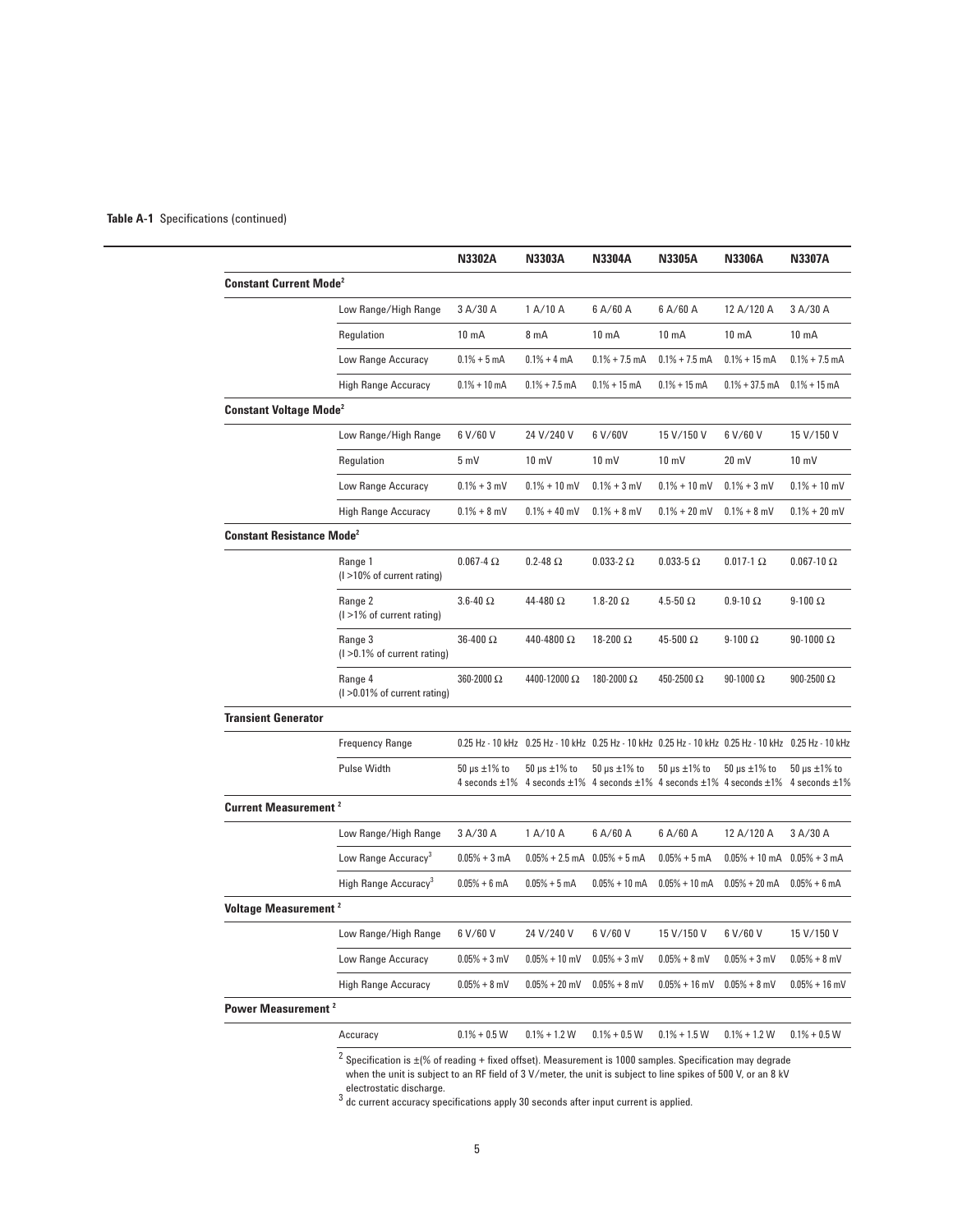# Supplemental **Characteristics**

**Table A-2**

*Table A-2 lists the supplemental characteristics, which are not warranted but are descriptions of typical performance determined either by design or type testing.*

|                            |                                                     | N3302A                                                                     | N3303A                                                                                                                                                                                             | <b>N3304A</b>                                           | N3305A                                                   | <b>N3306A</b>                                                                                                  | <b>N3307A</b>                                            |
|----------------------------|-----------------------------------------------------|----------------------------------------------------------------------------|----------------------------------------------------------------------------------------------------------------------------------------------------------------------------------------------------|---------------------------------------------------------|----------------------------------------------------------|----------------------------------------------------------------------------------------------------------------|----------------------------------------------------------|
|                            | <b>Programming Resolution</b>                       |                                                                            |                                                                                                                                                                                                    |                                                         |                                                          |                                                                                                                |                                                          |
|                            | <b>Constant Current Mode</b>                        | $0.05$ mA/ $0.5$ mA                                                        | $0.02$ mA/0.2 mA                                                                                                                                                                                   | $0.1$ mA/1 mA                                           | $0.1$ mA/1 mA                                            | $0.2$ mA/2 mA                                                                                                  | $0.05$ mA/0.5 mA                                         |
|                            | <b>Constant Voltage Mode</b>                        | $0.1$ mV/1 mV                                                              | $0.4$ mV/4 mV                                                                                                                                                                                      | $0.1$ mV/1 mV                                           | $0.25$ mV/2.5 mV                                         | $0.1$ mV/1 mV                                                                                                  | $0.25$ mV/2.5 mV                                         |
|                            | Constant Resistance Mode $0.07/0.7/7/70$ m $\Omega$ |                                                                            | $0.82/8.2/82$ m $\Omega$                                                                                                                                                                           | 0.035/0.35/3.5/<br>$35 \text{ m}\Omega$                 | 0.085/0.85/8.5/<br>$85 \text{ m}\Omega$                  | 0.0175/0.175/<br>$1.75/17.5$ m $\Omega$                                                                        | 0.17/1.7/<br>$17/170$ m $\Omega$                         |
| <b>Readback Resolution</b> |                                                     |                                                                            |                                                                                                                                                                                                    |                                                         |                                                          |                                                                                                                |                                                          |
|                            | Current                                             | $0.05$ mA/ $0.5$ mA                                                        | $0.02$ mA/0.2 mA                                                                                                                                                                                   | $0.1$ mA/1 mA                                           | $0.1$ mA/1 mA                                            | $0.2$ mA/2 mA                                                                                                  | $0.05$ mA/0.5 mA                                         |
|                            | Voltage                                             | $0.1$ mV/1 mV                                                              | $0.4$ mV/4 mV                                                                                                                                                                                      | $0.1$ mV/1 mV                                           | $0.25$ mV/2.5 mV                                         | $0.1$ mV/1 mV                                                                                                  | $0.25$ mV/2.5 mV                                         |
|                            | Programmable Slew Rate <sup>1</sup>                 |                                                                            |                                                                                                                                                                                                    |                                                         |                                                          |                                                                                                                |                                                          |
| <b>Current</b>             | Slow band                                           | 500 A/s - 25 kA/s                                                          | 167 A/s - 8330 A/s                                                                                                                                                                                 | 1 kA/s - 50 kA/s                                        | $1 kA/s - 50 kA/s$                                       | 2 kA/s - 100 kA/s                                                                                              | 500 A/s - 25 kA/s                                        |
| <b>Ranges</b>              | Fast band ≥3 V                                      | 50 kA/s - 2.5 MA/s                                                         | 16.7 kA/s - 833 kA/s                                                                                                                                                                               | 100 kA/s - 5 MA/s                                       | 100 kA/s - 5 MA/s                                        | 200 kA/s - 10 MA/s                                                                                             | 50 kA/s - 2.5 MA/s                                       |
|                            | Fast band <3 V                                      | 50 kA/s - 250 kA/s                                                         | 16.7 kA/s - 83.3 kA/s                                                                                                                                                                              | 100 kA/s - 500 kA/s                                     | 100 kA/s - 500 kA/s                                      | 200 kA/s - 1 MA/s                                                                                              | 50 kA/s - 250 kA/a                                       |
| <b>Voltage</b>             | Slow band                                           | 1 kV/s - 50 kV/s                                                           | 4 kV/s - 200 kV/s                                                                                                                                                                                  | 1 kV/s - 50 kV/s                                        | 2.5 kV/s - 125 kV/s                                      | 1 kV/s - 50 kV/s                                                                                               | 2.5 kV/s - 125 kV/s                                      |
| <b>Ranges</b>              | Fast band ≥3 V                                      | 100 kV/s - 500 kV/s                                                        | 400 kV/s - 2 MV/s                                                                                                                                                                                  | 100 kV/s - 500 kV/s                                     | 250 kV/s - 1.25 MV/s                                     | 100 kV/s - 500 kV/s                                                                                            | 250 kV/s - 1.25 MV/s                                     |
|                            | Fast band <3 V                                      | 100 kV/s - 50 kV/s                                                         | 400 kV/s - 200 kV/s                                                                                                                                                                                | 100 kV/s - 50 kV/s                                      | 250 kV/s - 125 kV/s                                      | 100 kV/s - 50 kV/s                                                                                             | 250 kV/s - 125 kV/s                                      |
| Resistance                 | Slow band                                           | 44 $\Omega$ /s - 1125 $\Omega$ /s                                          | $540 \Omega/s - 13.5 k\Omega/s$                                                                                                                                                                    | $22 \Omega/s - 560 \Omega/s$                            | $55 \Omega/s - 1400 \Omega/s$                            | $11 \Omega/s - 280 \Omega/s$                                                                                   | 110 $\Omega$ /s - 2800 $\Omega$ /s                       |
| Range 1                    | Fast band ≥3 V                                      | $2250 \Omega/s - 34 k\Omega/s$                                             | $27 k\Omega/s - 408 k\Omega/s$                                                                                                                                                                     | 1120 $\Omega$ /s - 17 k $\Omega$ /s                     | $2800 \Omega/s - 42.5 k\Omega/s$                         | $560 \Omega/s - 8.5 k\Omega/s$                                                                                 | $5600 \Omega/s - 85 k\Omega/s$                           |
|                            | Fast band <3 V                                      | $2250 \Omega/s - 3.4 k\Omega/s$                                            | $27 \text{ k}\Omega/\text{s}$ - 40.8 k $\Omega/\text{s}$                                                                                                                                           | 1120 $\Omega$ /s - 1.7 k $\Omega$ /s                    | 2800 $\Omega$ /s - 4.25 k $\Omega$ /s                    | $560 \Omega/s - 850 \Omega/s$                                                                                  | $5600 \Omega/s - 8.5 k\Omega/s$                          |
| Resistance                 | Slow band                                           | 440 $\Omega$ /s - 11.25 k $\Omega$ /s                                      | $5.4 \text{ k}\Omega/\text{s}$ - 135 k $\Omega/\text{s}$                                                                                                                                           | $220 \Omega/s - 5600 \Omega/s$                          | $550 \Omega/s - 14 k\Omega/s$                            | $110 \Omega/s - 2800 \Omega/s$                                                                                 | $1.1 \text{ k}\Omega/\text{s}$ - 28 k $\Omega/\text{s}$  |
| Range 2                    | Fast band $\geq$ 3 V                                |                                                                            | $22.5 \text{ k}\Omega/\text{s}$ - 340 k $\Omega/\text{s}$ 270 k $\Omega/\text{s}$ - 4.08 M $\Omega/\text{s}$ 11.2 k $\Omega/\text{s}$ - 170 k $\Omega/\text{s}$                                    |                                                         | $28 \text{ k}\Omega/\text{s}$ - 425 k $\Omega/\text{s}$  | $5600 \Omega/s - 85 k\Omega/s$                                                                                 | $56 \text{ k}\Omega/\text{s}$ - 850 k $\Omega/\text{s}$  |
|                            | Fast band <3 V                                      | $22.5 \text{ k}\Omega/\text{s}$ - 34 k $\Omega/\text{s}$                   | 270 k $\Omega$ /s - 408 k $\Omega$ /s                                                                                                                                                              | 11.2 k $\Omega$ /s - 17 k $\Omega$ /s                   | $28 \text{ k}\Omega/\text{s}$ - 42.5 k $\Omega/\text{s}$ | $5600 \Omega/s - 8.5 k\Omega/s$                                                                                | $56 \text{ k}\Omega/\text{s}$ - 85 k $\Omega/\text{s}$   |
| Resistance                 | Slow band                                           |                                                                            | $4.4 \text{ k}\Omega/\text{s} - 112.5 \text{ k}\Omega/\text{s}$ 54 k $\Omega/\text{s}$ - 1.35 M $\Omega/\text{s}$                                                                                  | $2.2 \text{ k}\Omega/\text{s}$ - 56 k $\Omega/\text{s}$ | $5.5 \text{ k}\Omega/\text{s}$ - 140 k $\Omega/\text{s}$ | 1.1 k $\Omega$ /s - 28 k $\Omega$ /s                                                                           | 11 k $\Omega$ /s - 280 k $\Omega$ /s                     |
| Range 3                    | Fast band ≥3 V                                      | $225 \text{ k}\Omega/\text{s}$ - 3.4 M $\Omega/\text{s}$                   | 2.7 M $\Omega$ /s - 40.8 M $\Omega$ /s 112 k $\Omega$ /s - 1.7 M $\Omega$ /s                                                                                                                       |                                                         | 280 kΩ/s - 4.25 MΩ/s 56 kΩ/s - 850 kΩ/s                  |                                                                                                                | $560 \text{ k}\Omega/\text{s}$ - 8.5 M $\Omega/\text{s}$ |
|                            | Fast band <3 V                                      | $225 \text{ k}\Omega/\text{s}$ - 340 k $\Omega/\text{s}$                   | $2.7 M\Omega/s - 4.08 M\Omega/s$ 112 k $\Omega/s - 170 k\Omega/s$                                                                                                                                  |                                                         | 280 k $\Omega$ /s - 425 k $\Omega$ /s                    | $56 \text{ k}\Omega/s$ - 85 k $\Omega/s$                                                                       | $560 \text{ k}\Omega/\text{s}$ - 850 k $\Omega/\text{s}$ |
| <b>Resistance</b>          | Slow band                                           |                                                                            | $44 k\Omega/s - 1.125 M\Omega/s$ 540 k $\Omega/s - 13.5 M\Omega/s$ 22 k $\Omega/s - 560 k\Omega/s$                                                                                                 |                                                         | $55 \text{ k}\Omega/\text{s}$ - 1.4 M $\Omega/\text{s}$  | 11 k $\Omega$ /s - 280 k $\Omega$ /s                                                                           | 110 k $\Omega$ /s - 2.8 M $\Omega$ /s                    |
| Range 4                    | Fast band ≥3 V                                      | 2.25 M $\Omega$ /s - 34 M $\Omega$ /s 27 M $\Omega$ /s - 408 M $\Omega$ /s |                                                                                                                                                                                                    | 1.12 M $\Omega$ /s - 17 M $\Omega$ /s                   | 2.8 M $\Omega$ /s - 42.5 M $\Omega$ /s                   | $560 \text{ k}\Omega/\text{s} - 8.5 \text{ M}\Omega/\text{s}$ 5.6 M $\Omega/\text{s}$ - 85 M $\Omega/\text{s}$ |                                                          |
|                            | Fast band <3 V                                      |                                                                            | $2.25 M\Omega/s - 3.4 M\Omega/s$ 27 $M\Omega/s - 40.8 M\Omega/s - 1.12 M\Omega/s - 1.7 M\Omega/s$ 2.8 $M\Omega/s - 4.25 M\Omega/s - 560 k\Omega/s - 850 k\Omega/s - 5.6 M\Omega/s - 8.5 M\Omega/s$ |                                                         |                                                          |                                                                                                                |                                                          |
| <b>Programmable Short</b>  |                                                     | $66 \text{ m}\Omega$ max.                                                  | 200 m $\Omega$ max.                                                                                                                                                                                | 33 m $\Omega$ max.                                      | 33 m $\Omega$ max.                                       | 17 m $\Omega$ max.                                                                                             | 33 m $\Omega$ max.                                       |
|                            |                                                     | 40 m $\Omega$ typical                                                      | 100 m $\Omega$ typical                                                                                                                                                                             | 20 m $\Omega$ typical                                   | $25 \text{ mA}$ typical                                  | 12 m $\Omega$ typical                                                                                          | 20 m $\Omega$ typical                                    |
| Programmable Open          |                                                     | $\geq$ 20 k $\Omega$                                                       | $\geq 80$ kΩ                                                                                                                                                                                       | $\geq$ 20 k $\Omega$                                    | $\geq$ 20 k $\Omega$                                     | $\geq$ 20 k $\Omega$                                                                                           | ≥80 kΩ                                                   |

<sup>1</sup> Slew rate bands are the ranges of programmable slew rates available. When you program a slew rate value outside the indicated bands, the electronic load will<br>hautomatically adjust the slew rate to fit within the band t

Below 3 volts, the maximum bandwidth of the electronic load is reduced by a factor of ten to one. For example, in the current range for Model N3302A, the maximum slew rate is specified as 2.5 MA/s, below 3 volts the maximum slew rate would be 250 kA/s. Any slew rate programmed between 2.5 MA/s and 250 kA/s would produce a slew rate of 250 k/s. Slew rates programmed slower than 250 kA/s would still correctly reflect their programmed value. Note that if you are using transient mode to generate a<br>high frequency pulse train, a reduced slew rate migh value. So even though the transient mode is still operational at lower voltages, a fast pulse train with large transitions may not be achievable.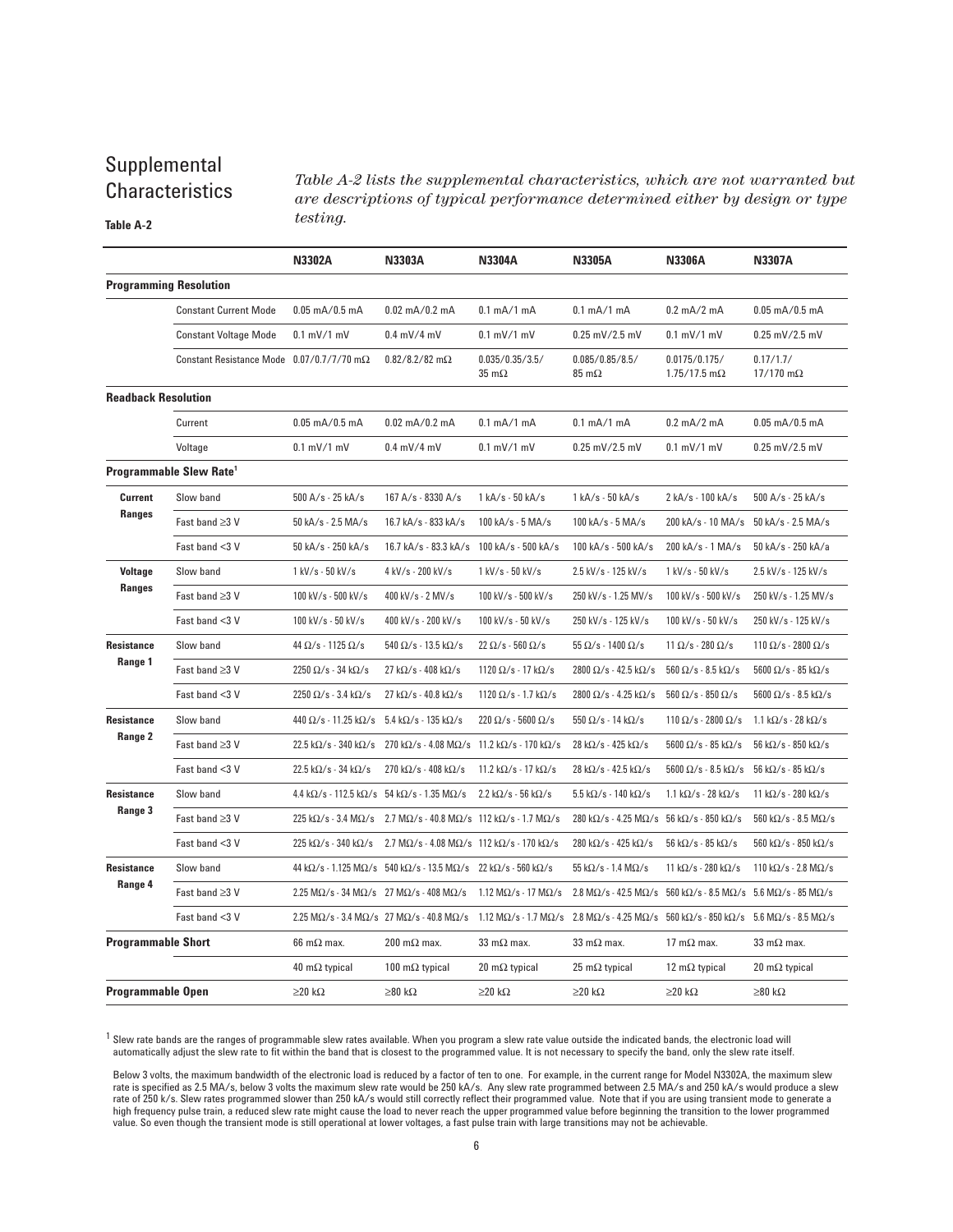# **Table A-2.** Supplemental Characteristics (continued)

|                               |                                                     | <b>N3302A</b>                                             | <b>N3303A</b>                                                        | <b>N3304A</b>                                                     | <b>N3305A</b>                                             | <b>N3306A</b>                                               | <b>N3307A</b>                                             |
|-------------------------------|-----------------------------------------------------|-----------------------------------------------------------|----------------------------------------------------------------------|-------------------------------------------------------------------|-----------------------------------------------------------|-------------------------------------------------------------|-----------------------------------------------------------|
|                               | <b>Command Processing Time</b>                      |                                                           |                                                                      |                                                                   |                                                           |                                                             |                                                           |
|                               | Using discrete commands 3 ms                        |                                                           | 3 <sub>ms</sub>                                                      | 3 <sub>ms</sub>                                                   | 3 <sub>ms</sub>                                           | 3 <sub>ms</sub>                                             | 3 <sub>ms</sub>                                           |
|                               | <b>Using List commands</b>                          | 1 ms                                                      | 1 ms                                                                 | 1 ms                                                              | 1 ms                                                      | 1 ms                                                        | 1 ms                                                      |
|                               | <b>List Dwell Characteristics</b>                   |                                                           |                                                                      |                                                                   |                                                           |                                                             |                                                           |
|                               | Range                                               | $0 - 10s$                                                 | $0 - 10s$                                                            | $0 - 10s$                                                         | $0 - 10s$                                                 | $0 - 10s$                                                   | $0 - 10s$                                                 |
|                               | Resolution                                          | 1 <sub>ms</sub>                                           | 1 <sub>ms</sub>                                                      | 1 ms                                                              | 1 ms                                                      | 1 ms                                                        | 1 ms                                                      |
|                               | Accuracy                                            | 5 <sub>ms</sub>                                           | 5 <sub>ms</sub>                                                      | 5 <sub>ms</sub>                                                   | 5 <sub>ms</sub>                                           | 5 <sub>ms</sub>                                             | 5 <sub>ms</sub>                                           |
| <b>Measurement Time</b>       |                                                     |                                                           |                                                                      |                                                                   |                                                           |                                                             |                                                           |
|                               | 1000 samples (default)                              | 20 ms (with specified                                     | 20 ms (with specified<br>measurement accuracy) measurement accuracy) | 20 ms (with specified<br>measurement accuracy)                    | 20 ms (with specified<br>measurement accuracy)            | 20 ms (with specified<br>measurement accuracy)              | 20 ms (with specified<br>measurement accuracy)            |
|                               | 200 samples                                         | 10 ms (with $<6\%$<br>additional fixed offset)            | 10 ms (with $<6\%$<br>additional fixed offset)                       | 10 ms (with $<6\%$<br>additional fixed offset)                    | 10 ms (with $<6\%$<br>additional fixed offset)            | 10 ms (with $<6\%$<br>additional fixed offset)              | 10 ms (with $<6\%$<br>additional fixed offset)            |
|                               | 100 samples                                         | $9 \text{ ms}$ (with $< 10\%$<br>additional fixed offset) | $9 \text{ ms}$ (with $< 10\%$<br>additional fixed offset)            | $9 \text{ ms}$ (with $\textless 10\%$<br>additional fixed offset) | $9 \text{ ms}$ (with $< 10\%$<br>additional fixed offset) | $9 \text{ ms}$ (with $\lt 10\%$<br>additional fixed offset) | $9 \text{ ms}$ (with $< 10\%$<br>additional fixed offset) |
|                               | 20 points                                           | 7 ms (with $<$ 30%<br>additional fixed offset)            | 7 ms (with <30%)<br>additional fixed offset)                         | 7 ms (with <30%<br>additional fixed offset)                       | 7 ms (with <30%)<br>additional fixed offset)              | 7 ms (with $<$ 30%<br>additional fixed offset)              | 7 ms (with <30%)<br>additional fixed offset)              |
|                               | <20 points                                          | 7 ms (with >30%<br>additional fixed offset)               | 7 ms (with > 30%<br>additional fixed offset)                         | 7 ms (with > 30%<br>additional fixed offset)                      | 7 ms (with > 30%<br>additional fixed offset)              | 7 ms (with > 30%<br>additional fixed offset)                | 7 ms (with > 30%<br>additional fixed offset)              |
|                               | <b>Ripple and Noise</b> (20 Hz - 10 MHz)            |                                                           |                                                                      |                                                                   |                                                           |                                                             |                                                           |
|                               | Current (rms/peak to peak) 2 mA/20 mA               |                                                           | 1 mA/10 mA                                                           | 4 mA/40 mA                                                        | 4 mA/40 mA                                                | $6 \text{ mA}/60 \text{ mA}$                                | 2 mA/20 mA                                                |
|                               | Voltage (rms)                                       | $5 \text{ mV}_{\text{rms}}$                               | 12 $mV_{rms}$                                                        | $6 \text{ mV}_{\text{rms}}$                                       | 10 m $V_{rms}$                                            | $8 \text{ mV}_{\text{rms}}$                                 | 10 m $V_{rms}$                                            |
|                               | <b>External Analog Programming</b>                  |                                                           |                                                                      |                                                                   |                                                           |                                                             |                                                           |
|                               | <b>Voltage Programming</b><br>Accuracy <sup>2</sup> | $0.5% + 12$ mV                                            | $0.5% + 48$ mV                                                       | $0.5% + 12$ mV                                                    | $0.5% + 30$ mV                                            | $0.5% + 12$ mV                                              | $0.5% + 30$ mV                                            |
|                               | <b>Current Programming</b><br>Accuracy <sup>2</sup> | $0.25% + 4.5$ mA                                          | $0.25% + 1.5$ mA                                                     | $0.25% + 9$ mA                                                    | $0.25% + 9$ mA                                            | $0.25% + 18$ mA                                             | $0.25% + 4.5$ mA                                          |
| <b>External Monitor Ports</b> |                                                     |                                                           |                                                                      |                                                                   |                                                           |                                                             |                                                           |
|                               | <b>Voltage Monitor</b><br>Accuracy                  | $0.25% + 12$ mV                                           | $0.25% + 48$ mV                                                      | $0.25% + 12$ mV                                                   | $0.25% + 30$ mV                                           | $0.25% + 12$ mV                                             | $0.25% + 30$ mV                                           |
|                               | <b>Current Monitor</b><br>Accuracy                  | $0.1\% + 4.5$ mA                                          | $0.1\% + 1.5$ mA                                                     | $0.1% + 9$ mA                                                     | $0.1% + 9$ mA                                             | $0.1\% + 18$ mA                                             | $0.1\% + 4.5$ mA                                          |

2 Applies to all ranges.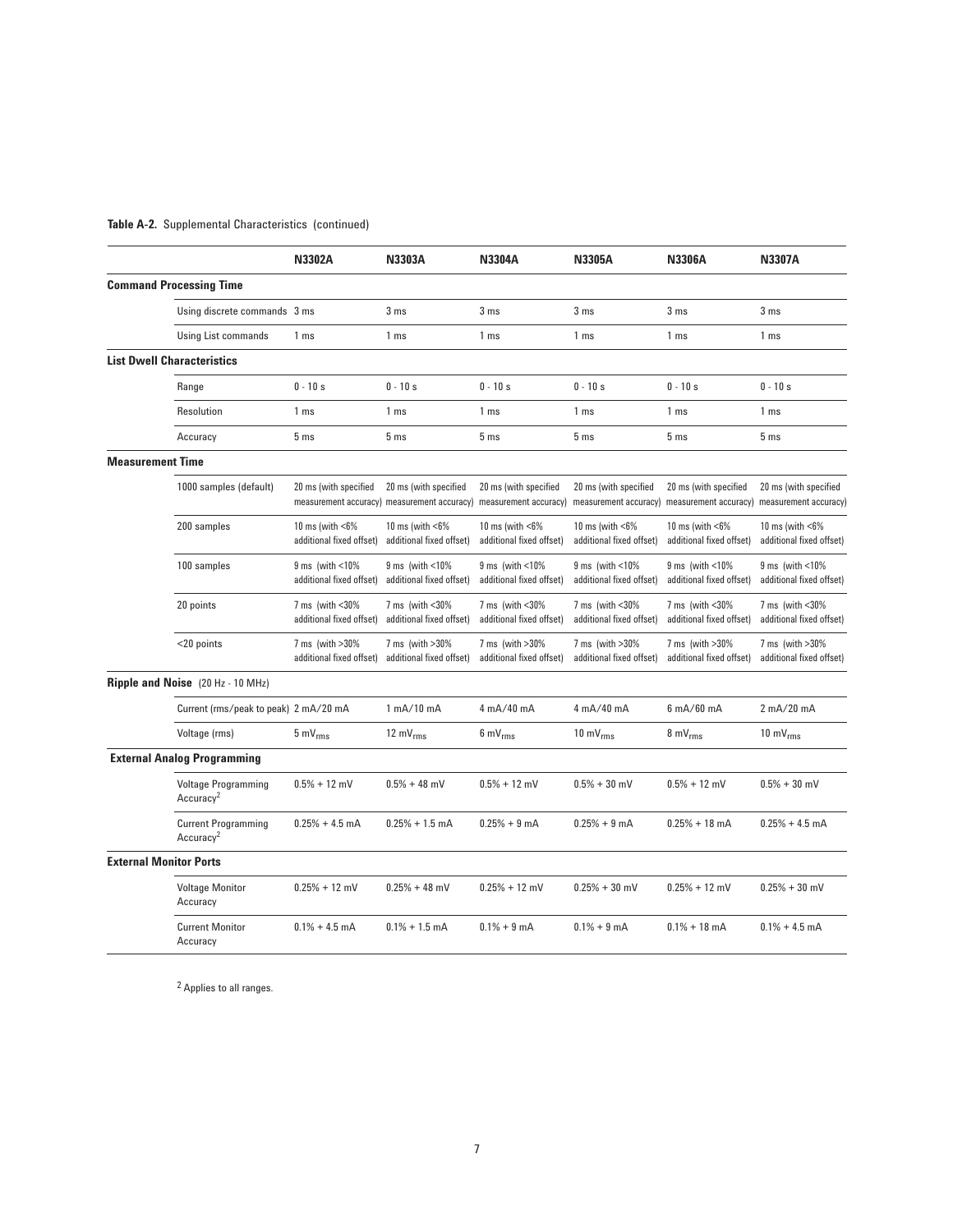# Supplemental **Characteristics**

# **Table A-3**

|                                    |                 | <b>N3300A</b>                                | <b>N3301A</b>                    |
|------------------------------------|-----------------|----------------------------------------------|----------------------------------|
| <b>Operating Temperature Range</b> |                 | $0^{\circ}$ C to 55 $^{\circ}$ C             | $0^{\circ}$ C to 55 $^{\circ}$ C |
| <b>Input Ratings</b>               |                 |                                              |                                  |
|                                    | Operating range | $100 - 250$ Vac:<br>$48 - 63$ Hz             | $100 - 250$ Vac:<br>$48 - 63$ Hz |
|                                    | Input Current   | 4.2 A @ 100 - 127 Vac; 2.2 A @ 200 - 250 Vac | 2.3 A @ 100 - 250 Vac            |
|                                    | Input VA        | 440 VA                                       | 230 VA                           |
|                                    | Inrush Current  | 38 A                                         | 18 A @ 115 Vac; 36 A @ 230 Vac   |

Supplemental Characteristics Continued

## **Analog Programming Bandwidth:**

10 kHz (-3 db frequency) **Analog Programming Voltage:** Voltage: 0 - 10 V Current: 0 - 10 V **Analog Monitor Ports:** Voltage: 0 - 10 V Current: 0 - 10 V **Remote Sensing:** 5 V dc between sense and load input **Digital/Trigger Inputs** Vil =  $0.9$  V max at Iil =  $-1$  mA Vih - 3.15 V min (pull-up resistor on input) **Digital/Trigger Outputs**  $Vol = 0.72$  V max at  $Io = 1$  mA Voh =  $4.4$  V min at  $\text{loh} = -20 \mu\text{A}$ **Net Weight:** N3300A: 13.2 kg (29 lb); N3301A: 7.3 kg (16 lb); N3302A, N3303A, N3304A or N3307A: 2.7 kg (6 lb); N3305A or N3306A: 4.6 kg (10 lb) **Shipping Weight:** N3300A: 17 kg (38 lb); N3301A: 9.1 kg (20 lb) N3302A, N3303A, N3304A or N3307A: 4.1 kg (9 lb) N3305A or N3306A: 6.8 kg (15 lb)

## **Option Descriptions**

### **Opt. UJ1:**

8 mm screw terminal connector **Opt. 800:**

Rack-mount kit for two N3301A Mainframes mounted side-by-side (p/n 5061-9694 and 5062-3978).

### **Opt. 908:**

Rack-mount kit (Two p/n 5062-3974 for a N3300A, or p/n 5062-3960 for one N3301A). For the N3301A, the kit includes a blank filler panel.

### **Opt. 909:**

Rack-mount kit with handles for N3300A (Two p/n 5062-3975)

### **Opt. 910:**

Extra manual set, including one each of the operating manual, programming reference manual, and service manual. The programming manual is available with the mainframes, and therefore not with the modules.

#### **Note:**

Options 908, 909, and 800 require either the slide kit (p/n 1494-0059) or support rails (E3663AC) to support the weight of the load mainframe.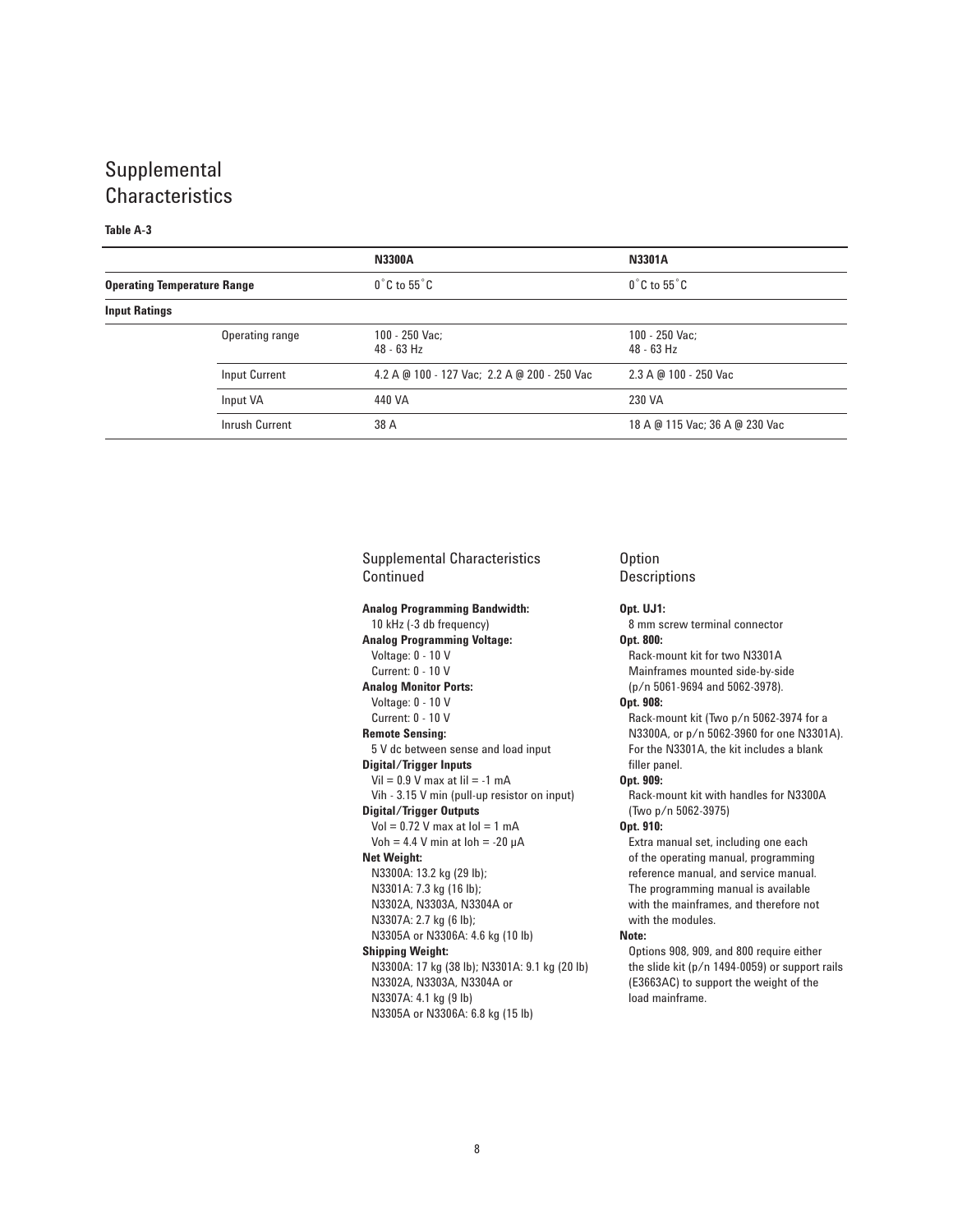